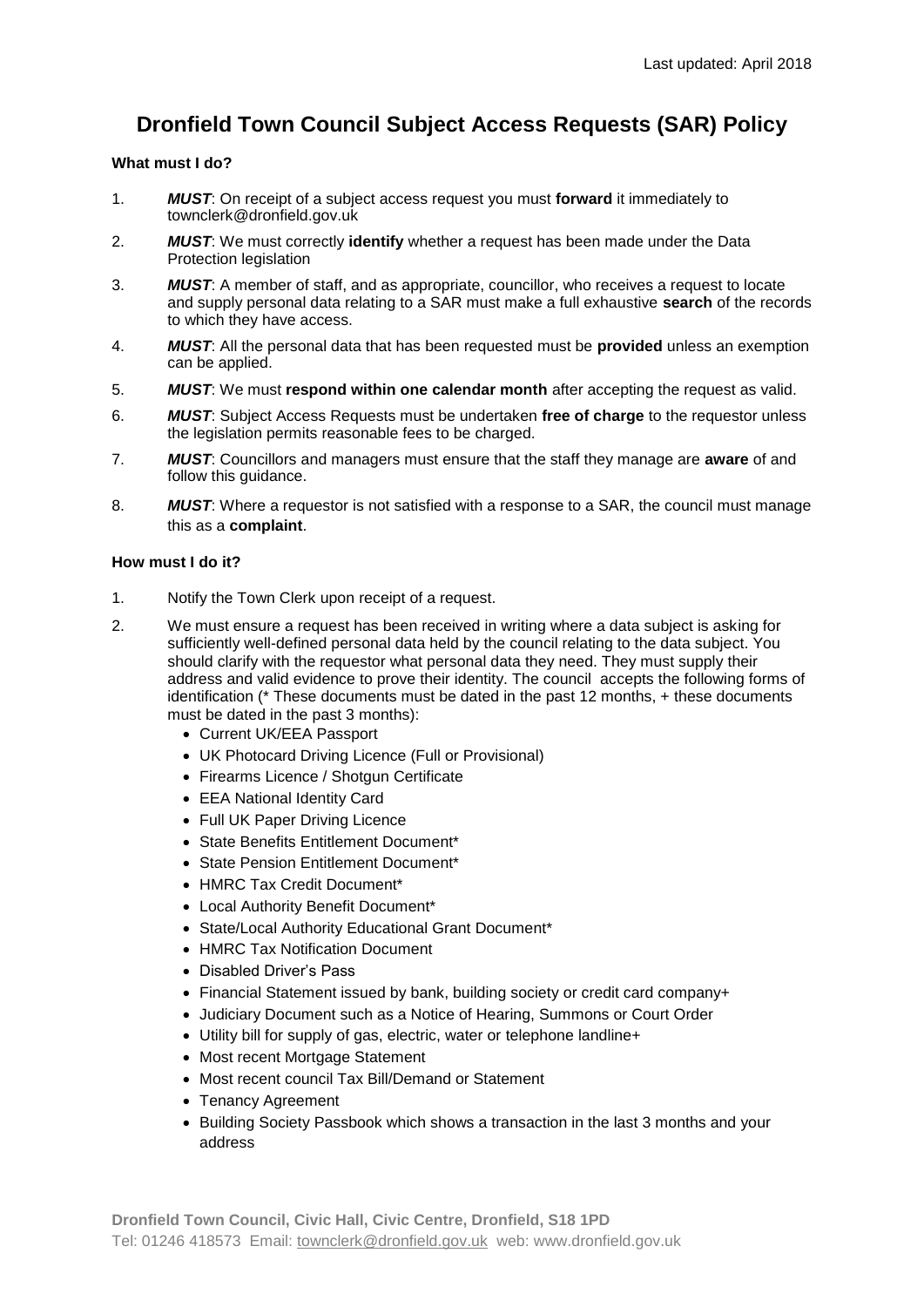- 3. Depending on the degree to which personal data is organised and structured, you will need to search emails **(including archived emails and those that have been deleted but are still recoverable)**, Word documents, spreadsheets, databases, systems, removable media (for example, memory sticks, floppy disks, CDs), tape recordings, paper records in relevant filing systems etc. which your area is responsible for or owns.
- 4. You must not withhold personal data because you believe it will be misunderstood; instead, you should provide an explanation with the personal data. You must provide the personal data in an "intelligible form", which includes giving an explanation of any codes, acronyms and complex terms. The personal data must be supplied in a permanent form except where the person agrees or where it is impossible or would involve undue effort. You may be able to agree with the requester that they will view the personal data on screen or inspect files on our premises. You must redact any exempt personal data from the released documents and explain why that personal data is being withheld.
- 5. Make this clear on forms and on the council website.
- 6. You should do this through the use of induction, my performance and training, as well as through establishing and maintaining appropriate day to day working practices.
- 7. A database is maintained allowing the council to report on the volume of requests and compliance against the statutory timescale.
- 8. When responding to a complaint, we must advise the requestor that they may complain to the Information Commissioners Office ("ICO") if they remain unhappy with the outcome.

#### **Sample letters**  $A_{1}$

#### $\mathbf{1}$ **All letters MUST include the following information:**

- $(a)$ the purposes of the processing;
- $(b)$ the categories of personal data concerned;
- $(c)$ the recipients or categories of recipients to whom personal data has been or will be disclosed, in particular in third countries or international organisations, including any appropriate safeguards for transfer of data, such as Binding Corporate Rules<sup>1</sup> or EU model clauses<sup>2</sup>;
- $(d)$ where possible, the envisaged period for which personal data will be stored, or, if not possible, the criteria used to determine that period;
- $(e)$ the existence of the right to request rectification or erasure of personal data or restriction of processing of personal data concerning the data subject or to object to such processing;
- $(f)$ the right to lodge a complaint with the Information Commissioners Office ("ICO");
- $(a)$ if the data has not been collected from the data subject: the source of such data;
- the existence of any automated decision-making, including profiling and any  $(h)$ meaningful information about the logic involved, as well as the significance and the envisaged consequences of such processing for the data subject.

#### $2<sub>1</sub>$ **Replying to a subject access request providing the requested personal data**

#### "[Name] [Address]

 $\overline{a}$ <sup>1</sup> "Binding Corporate Rules" is a global data protection policy covering the international transfer of personal data out of the European Union. It requires approval of a data protection regulator in the European Union. In most cases this will be the relevant regulator where an organisation's headquarters is located. In the UK, the relevant regulator is the Information Commissioner's Office.

<sup>2</sup> "EU model clauses" are clauses approved by the European Union which govern the international transfer of personal data. The clauses can be between two data controllers or a data controller and a data processor.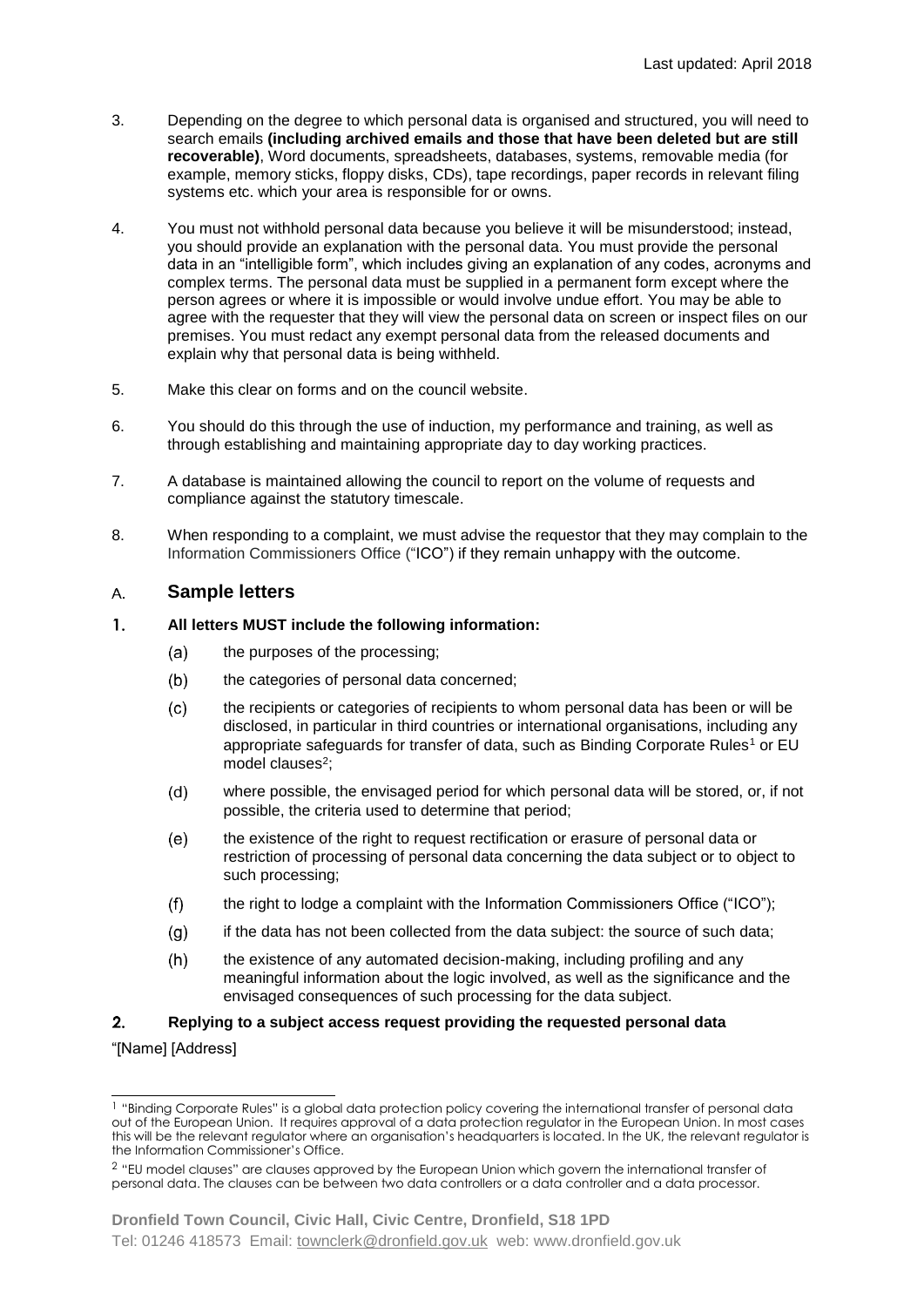[Date]

### Dear [Name of data subject]

## **Data Protection subject access request**

Thank you for your letter of *[date]* making a data subject access request for *[subject]*. We are pleased to enclose the personal data you requested.

Include 1(a) to (h) above.

Copyright in the personal data you have been given belongs to the council or to another party. Copyright material must not be copied, distributed, modified, reproduced, transmitted, published or otherwisemade available in whole or in part without the prior written consent of the copyrightholder.

Yours sincerely"

#### **Release of part of the personal data, when the remainder is covered by an exemption**   $3.$

"[Name] [Address]

[Date]

Dear [Name of data subject]

### **Data Protection subject access request**

Thank you for your letter of *[date]* making a data subject access request for *[subject]*. To answer your request we asked the following areas to search their records for personal data relating to you:

**IList the areas1** 

I am pleased to enclose *[some/most]* of the personal data you requested. *[If any personal data has been removed]* We have removed any obvious duplicate personal data that we noticed as we processed your request, as well as any personal data that is not about you. You will notice that *[if there are gaps in the document]* parts of the document(s) have been blacked out. *[OR if there are fewer documents enclose]* I have not enclosed all of the personal data you requested. This is because *[explain why it is exempt]*.

Include 1(a) to (h) above.

Copyright in the personal data you have been given belongs to the council or to another party. Copyright material must not be copied, distributed, modified, reproduced, transmitted, published, or otherwisemade available in whole or in part without the prior written consent of the copyrightholder.

Yours sincerely"

#### $\mathbf{4}$ **Replying to a subject access request explaining why you cannot provide any of the requested personal data**

"[Name] [Address]

[Date]

Dear [Name of data subject]

#### **Data Protection subject access request**

Thank you for your letter of *[date]* making a data subject access request for*[subject*].

I regret that we cannot provide the personal data you requested. This is because*[explanation where appropriate]*.

[Examples include where one of the exemptions under the data protection legislation applies. For example the personal data might include personal data is 'legally privileged' because it is contained within legal advice provided to the council or relevant to on-going or preparation for litigation. Other exemptions include where the personal data identifies another living individual or relates to